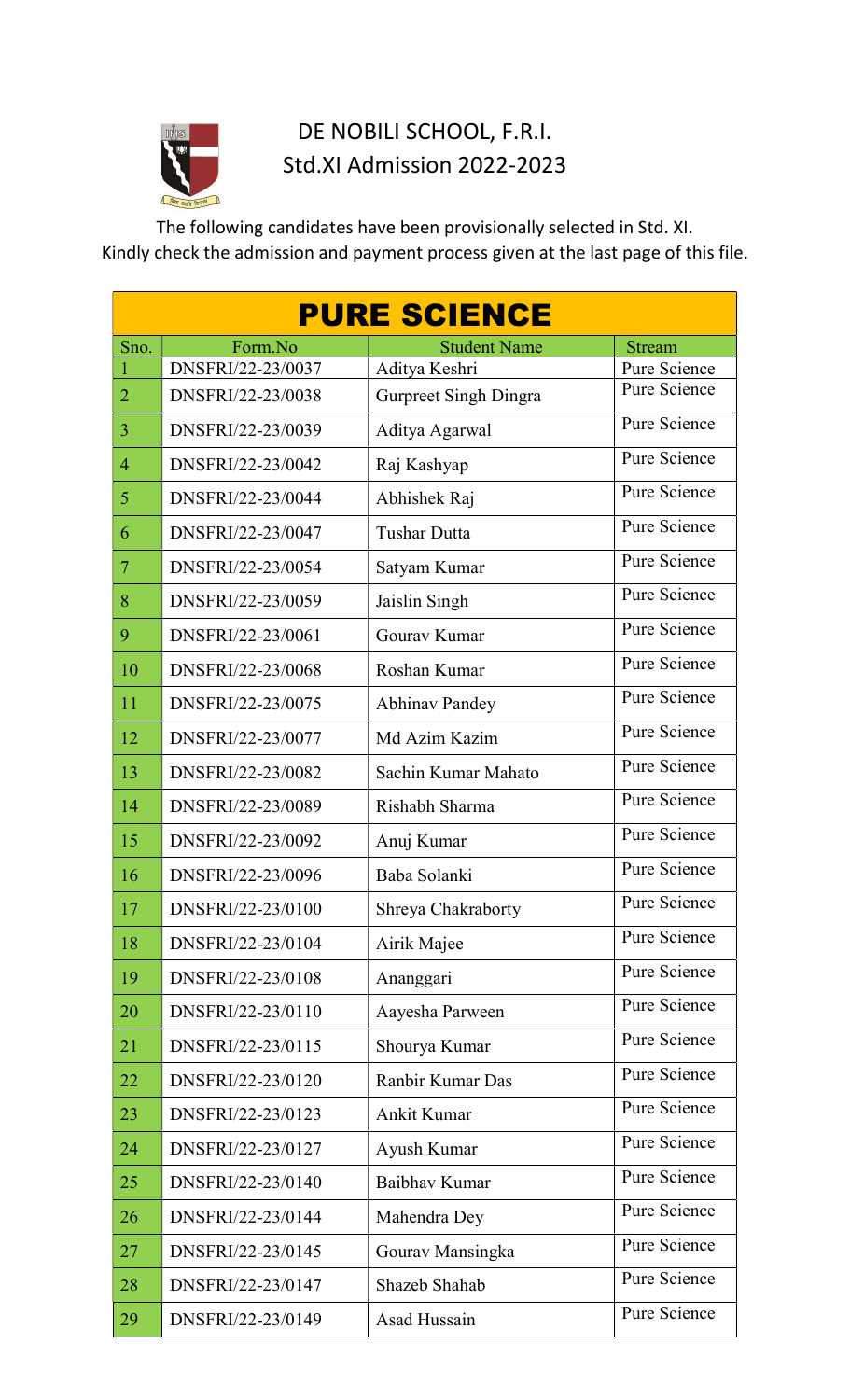| 30 | DNSFRI/22-23/0155 | Tanmay            | Pure Science |
|----|-------------------|-------------------|--------------|
| 31 | DNSFRI/22-23/0156 | Pranjal Wala      | Pure Science |
| 32 | DNSFRI/22-23/0157 | Kumar Anshuman    | Pure Science |
| 33 | DNSFRI/22-23/0740 | Yuvraj Singh      | Pure Science |
| 34 | DNSFRI/22-23/0745 | Ishika Khandelwal | Pure Science |

|                | <b>BIO SCIENCE</b> |                              |                    |  |  |  |  |  |  |
|----------------|--------------------|------------------------------|--------------------|--|--|--|--|--|--|
| Sno.           | Form.No            | <b>Stream</b>                |                    |  |  |  |  |  |  |
| $\mathbf{1}$   | DNSFRI/22-23/0052  | Jasmine Gustad Taraporewalla | <b>Bio Science</b> |  |  |  |  |  |  |
| $\overline{2}$ | DNSFRI/22-23/0088  | Adiba Naushin                | <b>Bio Science</b> |  |  |  |  |  |  |
| $\overline{3}$ | DNSFRI/22-23/0095  | Pragati Lilani               | <b>Bio Science</b> |  |  |  |  |  |  |
| $\overline{4}$ | DNSFRI/22-23/0103  | Avishek Kr. Tiwary           | <b>Bio Science</b> |  |  |  |  |  |  |
| 5              | DNSFRI/22-23/0105  | Pratik Kumar                 | Bio Science        |  |  |  |  |  |  |
| 6              | DNSFRI/22-23/0106  | Md Aadil Ashraf              | Bio Science        |  |  |  |  |  |  |
| $\overline{7}$ | DNSFRI/22-23/0114  | Astha Sharma                 | <b>Bio Science</b> |  |  |  |  |  |  |
| 8              | DNSFRI/22-23/0116  | Soumodeep                    | Bio Science        |  |  |  |  |  |  |
| 9              | DNSFRI/22-23/0129  | Riya Kumari                  | <b>Bio Science</b> |  |  |  |  |  |  |
| 10             | DNSFRI/22-23/0131  | Aditi Kumari Sahu            | <b>Bio Science</b> |  |  |  |  |  |  |
| 11             | DNSFRI/22-23/0148  | Simran Rani                  | <b>Bio Science</b> |  |  |  |  |  |  |
| 12             | DNSFRI/22-23/0749  | Aanya Singh                  | <b>Bio Science</b> |  |  |  |  |  |  |
| 13             | DNSFRI/22-23/0751  | Tanu Keshri                  | <b>Bio Science</b> |  |  |  |  |  |  |

|                | <b>COMMERCE</b>   |                     |          |  |  |  |  |  |  |
|----------------|-------------------|---------------------|----------|--|--|--|--|--|--|
| Sno.           | Form.No           | <b>Stream</b>       |          |  |  |  |  |  |  |
|                | DNSFRI/22-23/0033 | Shivam Singh        | Commerce |  |  |  |  |  |  |
| $\overline{2}$ | DNSFRI/22-23/0040 | Pratham Agarwal     | Commerce |  |  |  |  |  |  |
| 3              | DNSFRI/22-23/0041 | Anirudh Lihala      | Commerce |  |  |  |  |  |  |
| $\overline{4}$ | DNSFRI/22-23/0043 | Eshaan              | Commerce |  |  |  |  |  |  |
| 5              | DNSFRI/22-23/0045 | Krish Agarwal       | Commerce |  |  |  |  |  |  |
| 6              | DNSFRI/22-23/0055 | Priyam Agarwal      | Commerce |  |  |  |  |  |  |
| $\overline{7}$ | DNSFRI/22-23/0058 | Khushi Agarwal      | Commerce |  |  |  |  |  |  |
| 8              | DNSFRI/22-23/0062 | Andrea Rose Gaughan | Commerce |  |  |  |  |  |  |
| 9              | DNSFRI/22-23/0063 | Soumik Sen          | Commerce |  |  |  |  |  |  |
| 10             | DNSFRI/22-23/0069 | Aadarsh Kumar       | Commerce |  |  |  |  |  |  |
| 11             | DNSFRI/22-23/0074 | Ananya Manoj        | Commerce |  |  |  |  |  |  |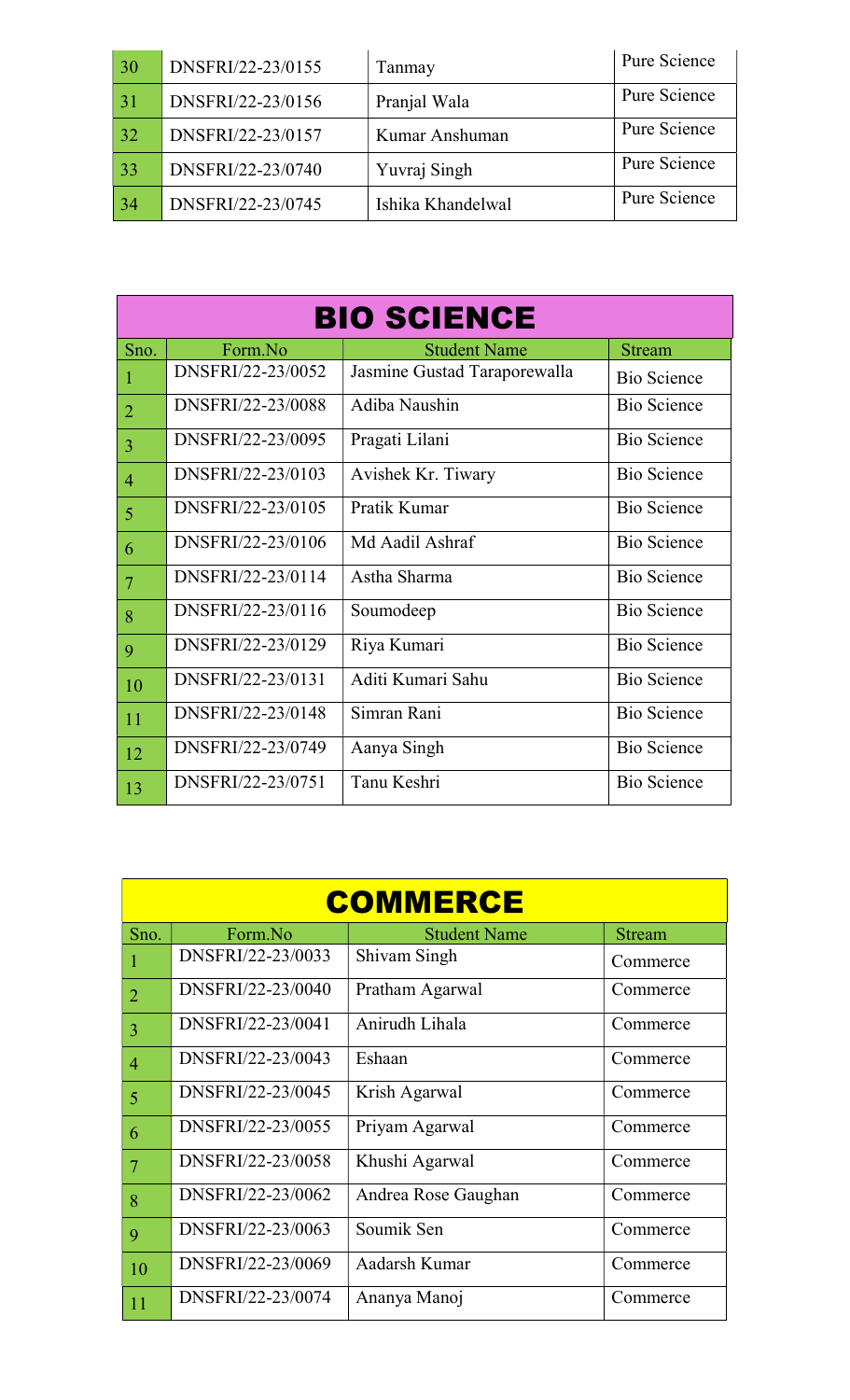| 12 | DNSFRI/22-23/0080 | Md Taquee Ahmad Ansari | Commerce |  |  |
|----|-------------------|------------------------|----------|--|--|
| 13 | DNSFRI/22-23/0081 | Arpita Sharma          | Commerce |  |  |
| 14 | DNSFRI/22-23/0087 | Vedansh Agarwal        | Commerce |  |  |
| 15 | DNSFRI/22-23/0090 | Deepika Kumari         | Commerce |  |  |
| 16 | DNSFRI/22-23/0091 | Himanshu Mahato        | Commerce |  |  |
| 17 | DNSFRI/22-23/0102 | Nimisha Agarwal        | Commerce |  |  |
| 18 | DNSFRI/22-23/0107 | Saksham Agarwal        | Commerce |  |  |
| 19 | DNSFRI/22-23/0109 | Harsh Kumar Agarwal    | Commerce |  |  |
| 20 | DNSFRI/22-23/0124 | Vedant Kariwal         | Commerce |  |  |
| 21 | DNSFRI/22-23/0126 | Abhijit Hazra          | Commerce |  |  |
| 22 | DNSFRI/22-23/0142 | Harman Singh Bagga     | Commerce |  |  |
| 23 | DNSFRI/22-23/0146 | Shravan Saria          | Commerce |  |  |
| 24 | DNSFRI/22-23/0150 | Yuvraj Kumar           | Commerce |  |  |
| 25 | DNSFRI/22-23/0153 | Rahul Deo Gope         | Commerce |  |  |
| 26 | DNSFRI/22-23/0154 | Raj Laxmi Singh        | Commerce |  |  |
| 27 | DNSFRI/22-23/0158 | Abhay Sharma           | Commerce |  |  |
| 28 | DNSFRI/22-23/0159 | Nitish Agarwal         | Commerce |  |  |
| 29 | DNSFRI/22-23/0734 | Prachita Jaluka        | Commerce |  |  |
| 30 | DNSFRI/22-23/0735 | Gurpreet Kour          | Commerce |  |  |
| 31 | DNSFRI/22-23/0736 | Sneha Sahu             | Commerce |  |  |
| 32 | DNSFRI/22-23/0737 | Disha Agarwal          | Commerce |  |  |
| 33 | DNSFRI/22-23/0742 | Vibhor Agarwal         | Commerce |  |  |
| 34 | DNSFRI/22-23/0747 | <b>Vivek Mahato</b>    | Commerce |  |  |

L. fonalading

 Fr. A. Amaladoss SJ Principal Date: 20/05/2022